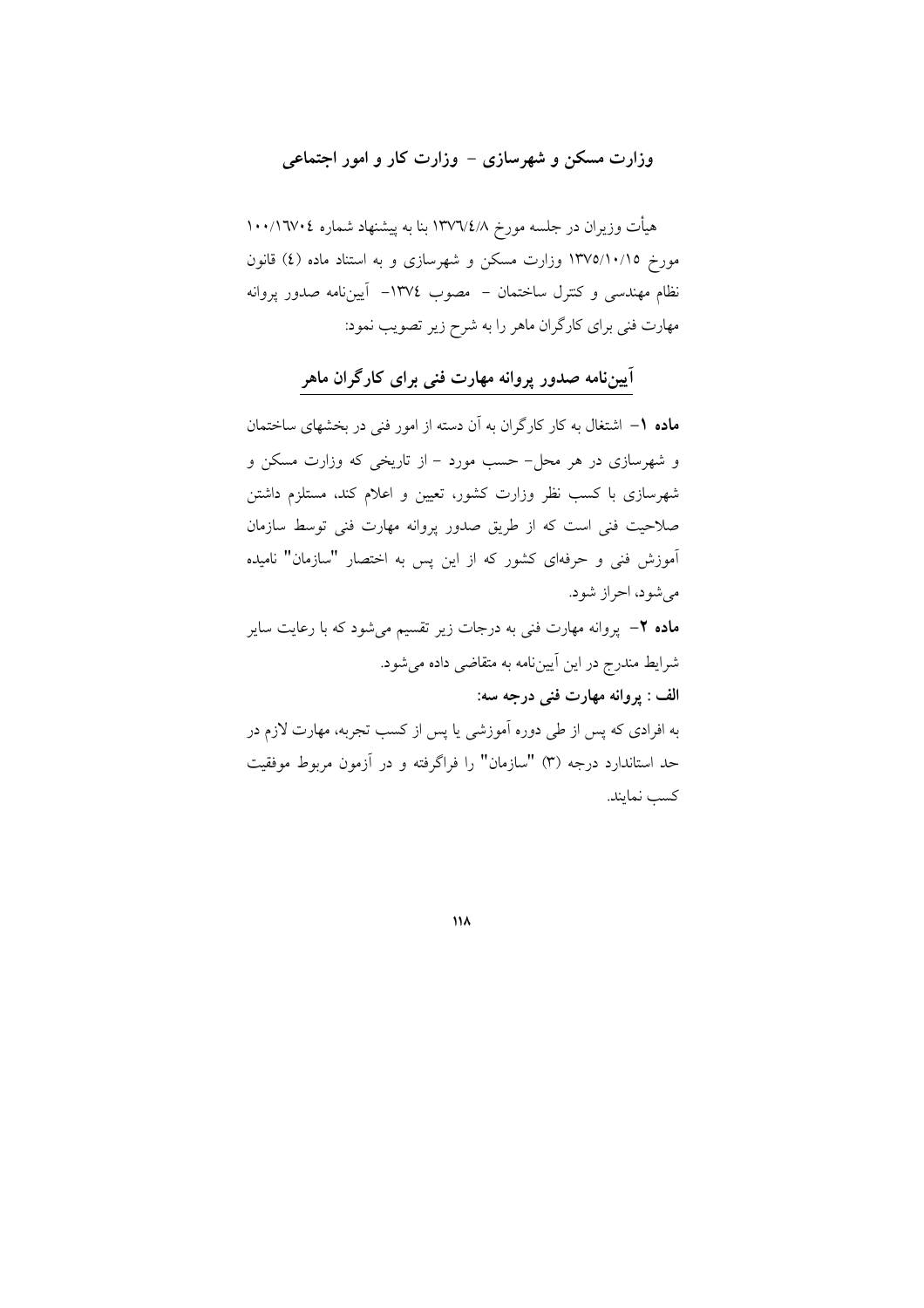ب : پروانه مهارت فني درجه دو: به افرادی که پس از اخذ پروانه مهارت فنی درجه (۳) حداقل به مدت یک سال در پروژههای ساختمانی تحت نظارت دارندگان پروانه اشتغال به کار مهندسی یا کاردانی سابقه کار داشته باشند، پس از طی یک دوره اَموزشی بر اساس استاندارد مهارت درجه (٢) سازمان و قبولي در آزمون مربوط.

## ج : پروانه مهارت فني درجه يک:

به افرادی که پس از اخذ پروانه مهارت درجه (۲) حداقل به مدت دو سال در یروژههای ساختمانی، تحت نظارت دارندگان پروانه اشتغال به کار مهندسی، سابقه کار داشته باشند، پس از طی یک دوره آموزشی بر اساس استاندارد درجه (۱) سازمان و قبولی در آزمون مربوط.

**تبصره**- به افرادی که مهارت خود را از طریق تجربه کسب کردهاند، در صورت موفقیت در آزمون بر اساس استاندارد مربوط و با رعایت سایر شرایط، پروانه مهارت فنی در همان درجه داده می شود.

**ماده ٣**– در يروانه مهارت فني، صلاحيت فرد براي أن قسمت از امور فني در بخش ساختمان و شهرسازی که دارنده آن میتواند به تنهایی یا تحت نظارت كارگران ماهرتر انجام دهد قيد مي شود.

ماده ٤– متقاضیان واجد شرایط دریافت پروانه مهارت فنی باید تقاضای خود را به انضمام برگ معافیت یا دفترچه پایان خدمت (برای مشمولین) به سازمان ار ائه دهند.

**تبصره**– سابقه تجربی با توجه به سنوات پرداخت حق بیمه و گواهی صادر شده توسط وزارتخانهها، مؤسسات و شرکتهای دولتی یا وابسته به دولت،

119